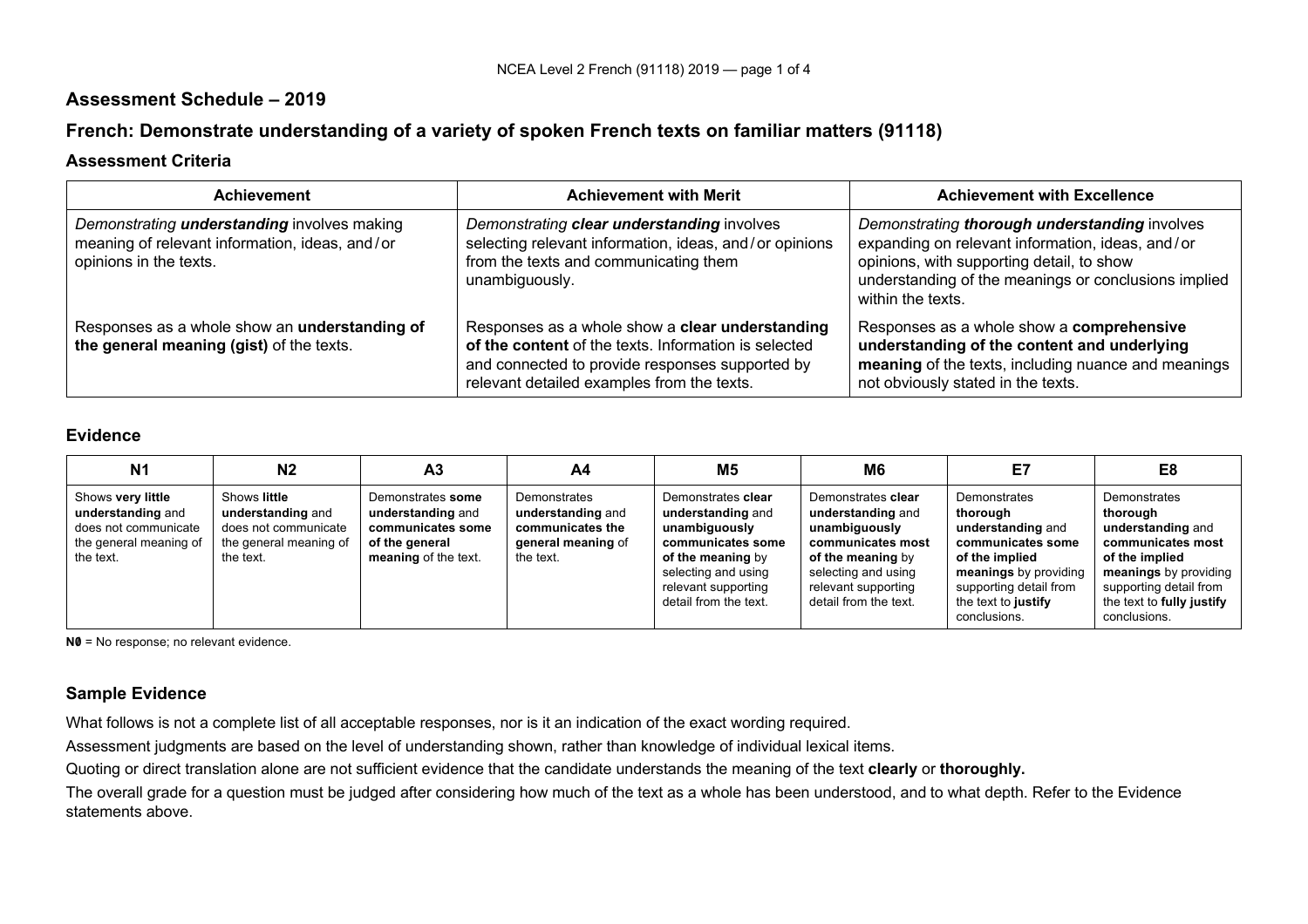## NCEA Level 2 French (91118) 2019 — page 2 of 4

| <b>Question ONE</b>                                                                                                                         | <b>Achievement</b>                                                                                                                                                                                                                           | <b>Achievement with Merit</b>                                                                                                                                                                                                                                                                                                                                                                                          | <b>Achievement with Excellence</b>                                                                                                                                                                                                                                                                                                                                                                                                                                                      |
|---------------------------------------------------------------------------------------------------------------------------------------------|----------------------------------------------------------------------------------------------------------------------------------------------------------------------------------------------------------------------------------------------|------------------------------------------------------------------------------------------------------------------------------------------------------------------------------------------------------------------------------------------------------------------------------------------------------------------------------------------------------------------------------------------------------------------------|-----------------------------------------------------------------------------------------------------------------------------------------------------------------------------------------------------------------------------------------------------------------------------------------------------------------------------------------------------------------------------------------------------------------------------------------------------------------------------------------|
| (a) Possible evidence showing<br>understanding of Julie's previous<br>sailing experience.                                                   | • She has had lots of experience.                                                                                                                                                                                                            | • It is not her first time. She is<br>experienced.<br>• Last summer, she went on a five-week<br>sailing trip on the Mediterranean Sea<br>with her family.                                                                                                                                                                                                                                                              |                                                                                                                                                                                                                                                                                                                                                                                                                                                                                         |
| (b) Possible evidence showing<br>understanding of what Julie<br>enjoys about sailing.                                                       | • She finds sailing fun.<br>• She loves the freedom of the<br>ocean.                                                                                                                                                                         | • She loves the feeling of freedom and<br>adventure out on the ocean.                                                                                                                                                                                                                                                                                                                                                  | • She is not bothered by bad weather. She<br>thinks it's fun.                                                                                                                                                                                                                                                                                                                                                                                                                           |
| (c) Possible evidence showing<br>understanding of what Julie is<br>worried about and how she<br>manages this worry.                         | • She's a bit scared of being sick.                                                                                                                                                                                                          | • She's worried about being sick at sea.<br>• She is less sick on boats than in cars.<br>• Her mother always says not to imagine<br>she is going to be sick. That is a way to<br>manage the worry.                                                                                                                                                                                                                     | • She is a little bit scared about being seasick,<br>particularly at the beginning.<br>• However, she is reassured by the thought that<br>she gets less sick in a boat than in a car.<br>• To manage this worry, she will take her<br>mother's advice that the trick is not to<br>anticipate she is going to be sick.<br>• As a consequence, she is not too worried.                                                                                                                    |
| (d) Possible evidence showing<br>understanding of how much<br>Julie's daily routine and lifestyle<br>will change during her year at<br>sea. | • She still has to study four hours a<br>day.<br>• In the afternoons, she is going to<br>help with the work on the boat<br>• Their boat has everything needed<br>for cooking and sleeping.<br>• She is able to use her computer<br>and read. | • She will still have to study, which is the<br>same off the boat, but only four hours a<br>day and only in the morning, which is<br>different.<br>• The lifestyle will not really be too<br>simplified, as their boat has everything<br>needed for cooking, sleeping, and<br>relaxing.<br>• She has to live without many things.<br>• The main thing is that she will be able to<br>use her computer and read comics. | • On the one hand, her daily routine and<br>lifestyle will change a lot, because she will be<br>studying only in the mornings and helping with<br>the work on the boat in the afternoons. This<br>will be very different to going to standard<br>classes in a school all day.<br>• When they arrive in the Caribbean, they will<br>be able to discover the islands and swim.<br>• She just thinks she will simply have to learn to<br>live / get used to living without heaps of stuff. |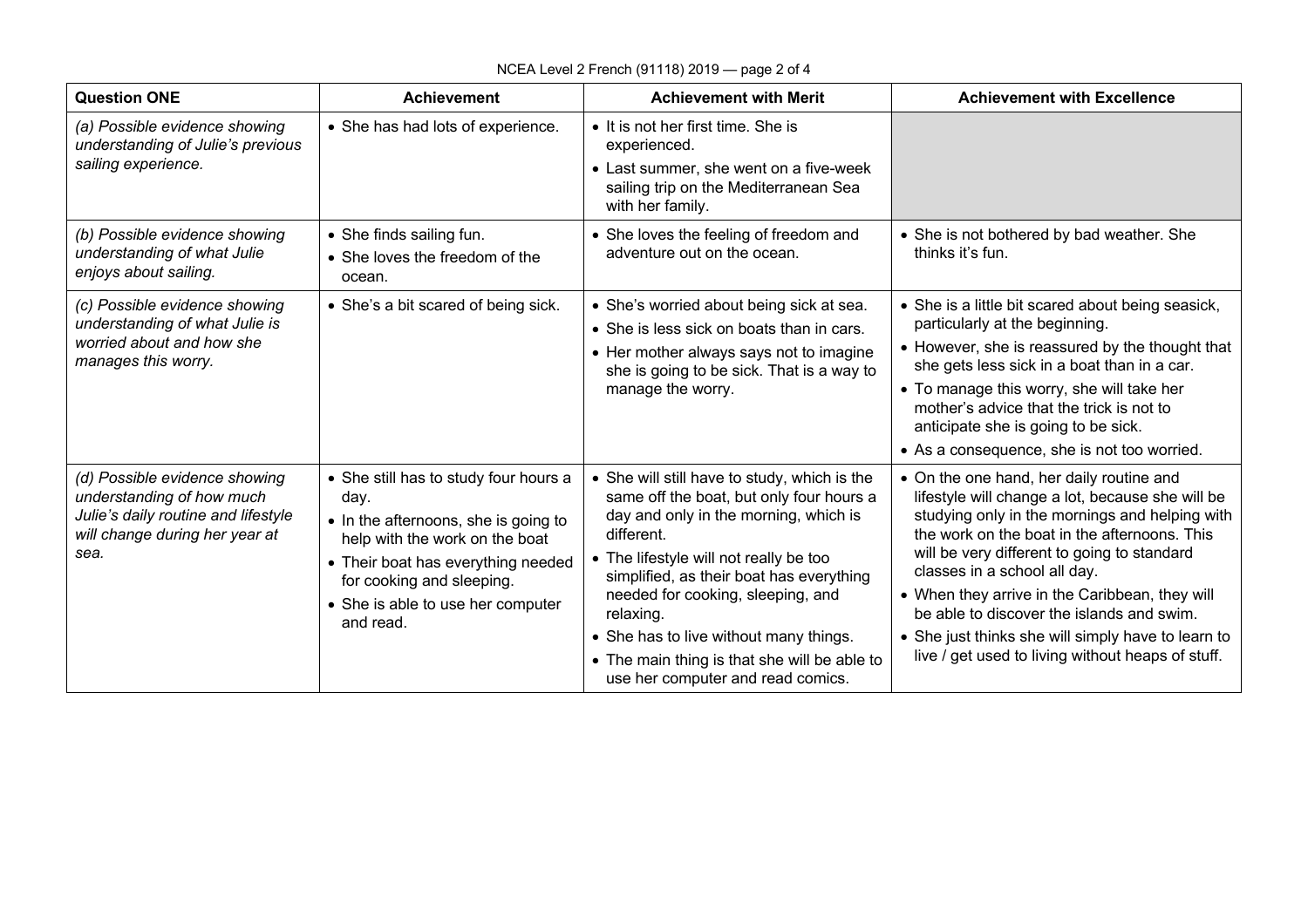| <b>Question TWO</b>                                                                                                        | <b>Achievement</b>                                                                                                                                                                     | <b>Achievement with Merit</b>                                                                                                                                                                                                                                                             | <b>Achievement with Excellence</b>                                                                                                                                                                                                                                                                                                                                                                                                                                                                                                                                                                                                                                                                                                                                             |
|----------------------------------------------------------------------------------------------------------------------------|----------------------------------------------------------------------------------------------------------------------------------------------------------------------------------------|-------------------------------------------------------------------------------------------------------------------------------------------------------------------------------------------------------------------------------------------------------------------------------------------|--------------------------------------------------------------------------------------------------------------------------------------------------------------------------------------------------------------------------------------------------------------------------------------------------------------------------------------------------------------------------------------------------------------------------------------------------------------------------------------------------------------------------------------------------------------------------------------------------------------------------------------------------------------------------------------------------------------------------------------------------------------------------------|
| (a) Possible evidence showing<br>understanding of how Julie and<br>Maëlle's relationship has been<br>affected by the trip. | · Julie had a fight / an<br>argument with Maëlle.<br>· It's difficult because Julie<br>must share her room with her<br>sister.<br>• Last night, Julie got annoyed<br>and Maëlle cried. | • Usually, the two sisters get along very well,<br>but now that they have to share a small<br>bedroom on the boat, it has become difficult<br>for Julie.<br>• Maëlle is very sensitive, so when last night<br>Julie got annoyed she started crying.<br>• The quarrel wasn't very serious. | • Although they usually get along well, having to<br>share a small room on the boat with her little<br>sister has become difficult for Julie. We can<br>assume that in France they probably each<br>had their own room - the mother says Julie is<br>"not used to it" - and having to share<br>everything on the boat may create conflicts.<br>• We know that because Maëlle is said to be<br>very sensitive, so when last night Julie got<br>annoyed at her for borrowing her things<br>without asking, she started crying.<br>• Life on a boat is not always a holiday - some<br>disadvantages.<br>• The mother says everything is better for the<br>moment, so the girls may be starting to adjust<br>to their new bedroom arrangement and the<br>relationship may improve. |
| (b) Possible evidence showing<br>understanding of whether Julie<br>and Maëlle will be pleased to<br>return to France.      | • Yes, because Julie misses<br>meeting up with her friends<br>and going shopping.<br>· Yes, because Maëlle misses<br>the dog.                                                          | • Yes, because Julie really wants to see her<br>friends again and go shopping with them.<br>• Yes, because Maëlle misses the dog a lot,<br>since every morning she used to walk him in<br>the park next to their house.                                                                   | • Yes, because Julie told her mother that she<br>really wants to get back to her friends and go<br>shopping with them.<br>• Yes, because Maëlle misses her dog, which<br>she used to enjoy walking every morning in<br>the park next to their house. She might miss<br>this exercise.                                                                                                                                                                                                                                                                                                                                                                                                                                                                                          |
|                                                                                                                            | • No, because they do a lot of<br>activities such as fishing and<br>taking photos.                                                                                                     | • No, they get up early every day and like<br>spending their time fishing, taking photos, and<br>drawing.<br>• No, they are enjoying their trip.                                                                                                                                          | . No, because they do seem to be doing a lot of<br>fun things that they will not get to do often in<br>their everyday life in France. They know they<br>are lucky and are taking full advantage of the<br>opportunity to take part in such a trip.<br>· No, because Maëlle gets / pulls Julie out of<br>bed every morning at 7am, showing her<br>enthusiasm, and after finishing their school<br>work, they spend their day fishing, taking<br>photos, and drawing. This indicates she is<br>enjoying herself and wants to spend time with<br>her sister.                                                                                                                                                                                                                      |